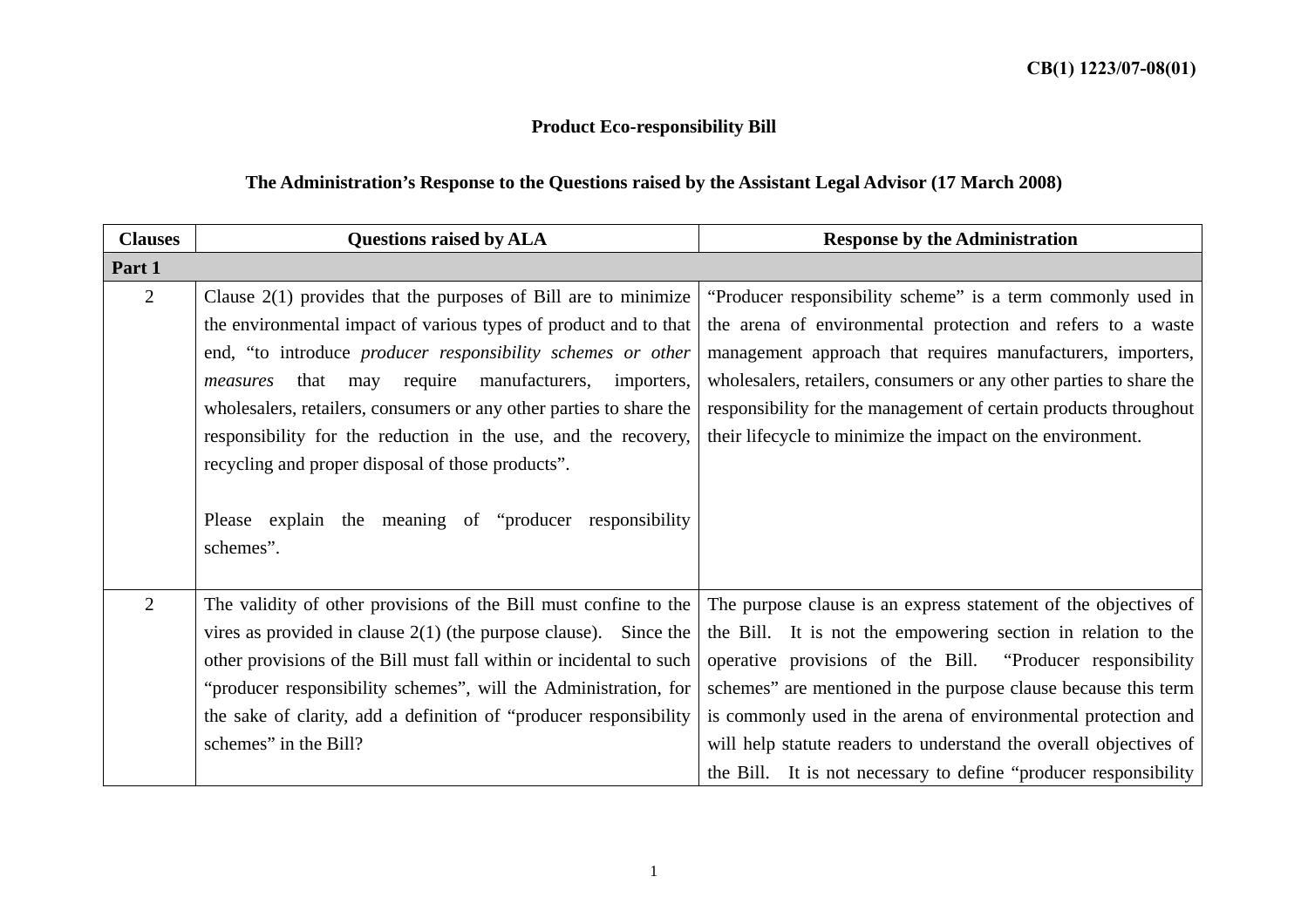|                |                                                                    | scheme" in the purpose clause because this term is not used in           |
|----------------|--------------------------------------------------------------------|--------------------------------------------------------------------------|
|                |                                                                    | the operative provisions of the Bill. As "other measures" are            |
|                |                                                                    | also mentioned in clause $2(1)(b)$ , the current wording is              |
|                |                                                                    | sufficiently wide for the purposes of this Bill.                         |
|                |                                                                    |                                                                          |
| $\overline{2}$ | Please clarify the difference, if any, between the phrase "which   | In clause $2(2)$ , the phrase "(but are not limited to)" is included to  |
|                | may include (plastic shopping bags )" which is not qualified       | make it clear that the examples of schemes and measures set out          |
|                | by "but not limited to" in clause $2(1)(a)$ and the same provision | in clause $2(2)(a)$ to (e) are not exhaustive. In clause $2(1)(a)$ , the |
|                | which is qualified by "may include (but not limited to) (the       | expression "various types of products" (<br>) is used,                   |
|                | following - )" in clause $2(2)(a)$ .                               | followed by the non-defining relative clause ", which may                |
|                |                                                                    | include " in the English text, and the words "                           |
|                |                                                                    | " in the Chinese text. It is sufficiently clear from the                 |
|                |                                                                    | context of clause $2(1)(a)$ that the list of specified products that     |
|                |                                                                    | follows is also non-exhaustive.                                          |
|                |                                                                    |                                                                          |
| $\overline{2}$ | Please explain the precise meaning of the terms "waste             | "Waste management" is a term commonly used in the arena of               |
|                | management" and "proper waste management" in sub-clauses           | environmental protection and deals with various measures that            |
|                | $2(2)(a)$ and (c).                                                 | may be used in the management of waste from its generation to            |
|                |                                                                    | its disposal, such as waste avoidance and reduction at source,           |
|                |                                                                    | waste separation, collection, storage and transfer, and treatment        |
|                |                                                                    | and disposal. The term "proper waste management" is used in              |
|                |                                                                    | clause $2(2)(a)$ and (c) to further explain some possible measures       |
|                |                                                                    | that may be introduced in future. For example, the purpose of            |
|                |                                                                    | requiring a manufacturer, importer, wholesaler or retailer to            |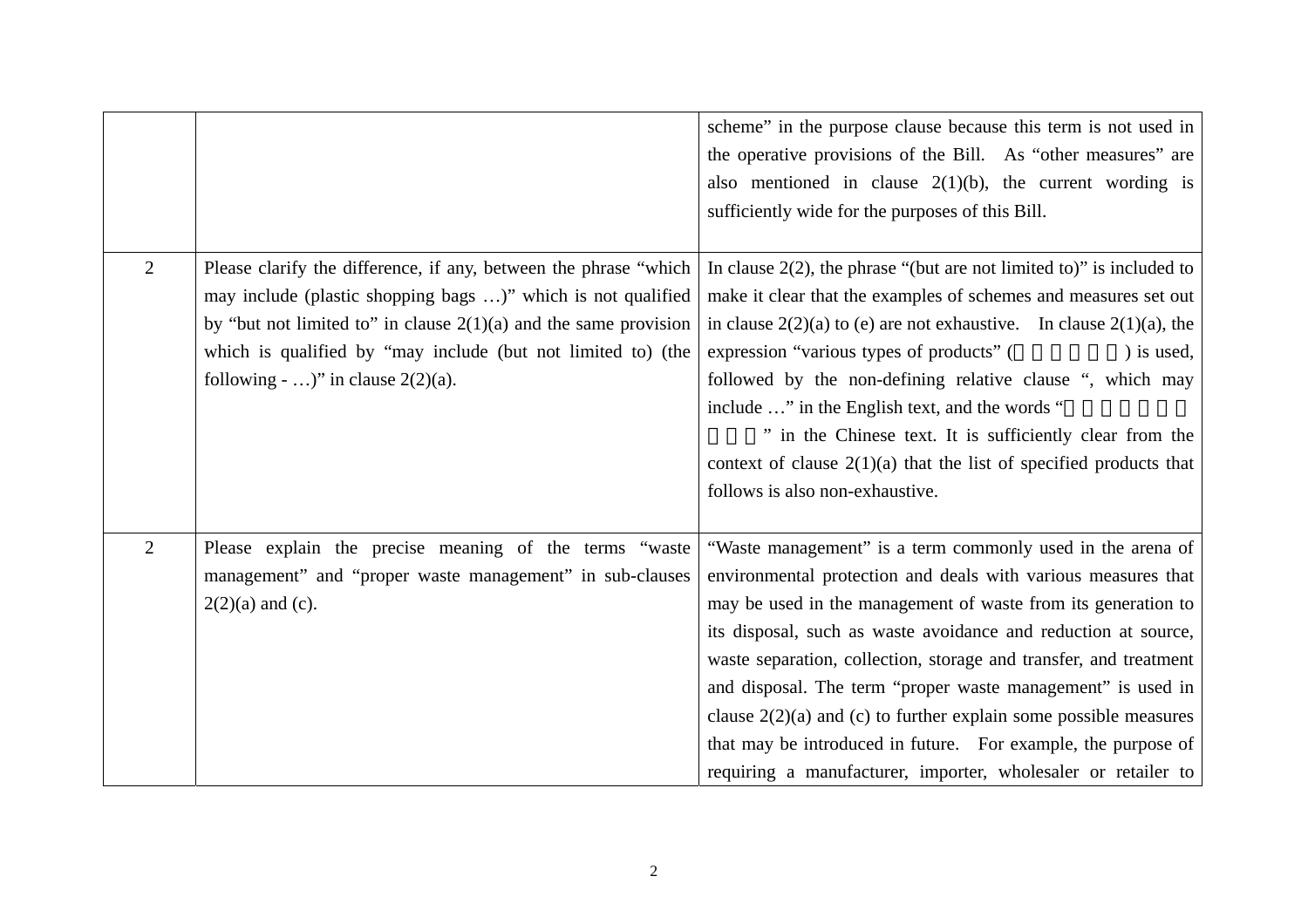|                |                                                                    | collect certain products under a take-back scheme is to facilitate |
|----------------|--------------------------------------------------------------------|--------------------------------------------------------------------|
|                |                                                                    | the adoption of appropriate measures in the waste management       |
|                |                                                                    | of the collected products, while the purpose of imposing a         |
|                |                                                                    | recycling fee is to finance the adoption of appropriate measures   |
|                |                                                                    | in the waste management of recyclables.                            |
|                |                                                                    |                                                                    |
| Part 2         |                                                                    |                                                                    |
| $\overline{7}$ | Clause $7(1)(b)$ provides that an authorized officer may, in       | What "reasonable assistance" may be required would depend on       |
|                | relation to any record or document required to be kept by a        | the varying circumstances in each case. For example, as            |
|                | person under the Bill, require the person to "provide all          | records and documents are increasingly kept in electronic          |
|                | reasonable assistance, information or explanations in connection   | format, an authorized officer may need to know what kind of        |
|                | with the record or document". Please explain what is expected      | software is required to view, process and verify the records and   |
|                | from the person keeping the document in providing "all             | If the software is proprietary or<br>documents provided.           |
|                | reasonable assistance", a duty additional to the duty of providing | self-developed, an authorized officer may need to be given the     |
|                | information and explanations, in connection with such record or    | permission to use the proprietary or self-developed software to    |
|                | document.                                                          | view, process and verify the records and documents provided.       |
|                |                                                                    |                                                                    |
| $\overline{7}$ | Please also advise whether that person will be required to give    | The rules concerning self-incrimination are governed by            |
|                | assistance, information or explanations which may include          | common law principles.<br>Statutory provisions will not be         |
|                | self-incriminating information.                                    | construed to abrogate a common law right unless a clear            |
|                |                                                                    | legislative intent to do so is indicated by express words or       |
|                |                                                                    | necessary implication.                                             |
|                |                                                                    |                                                                    |
|                |                                                                    |                                                                    |
|                |                                                                    |                                                                    |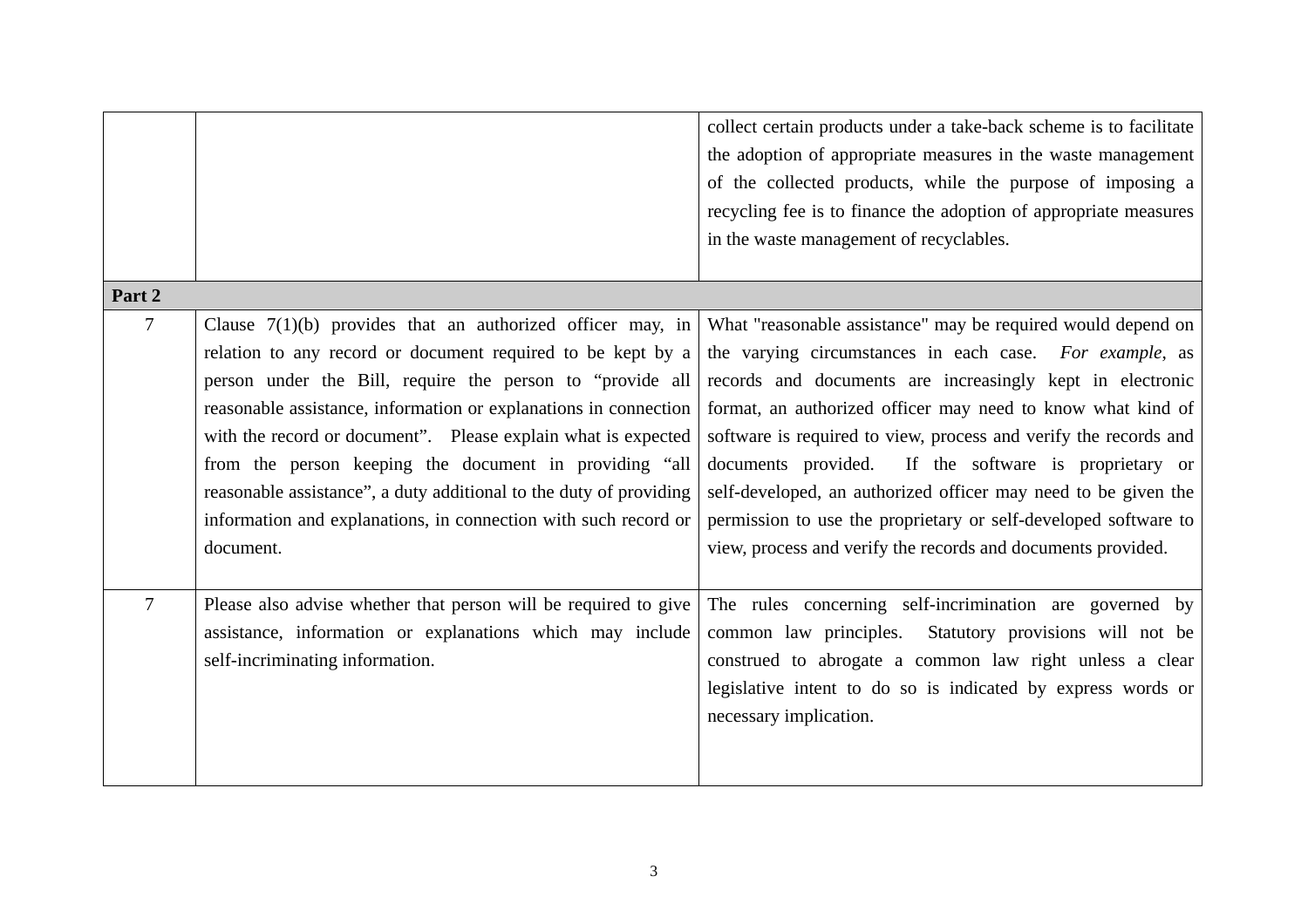| $\tau$         | Under clause $7(4)$ –                                          | A person having the lawful custody of a product is one who has   |
|----------------|----------------------------------------------------------------|------------------------------------------------------------------|
|                |                                                                | the right to keep safe and control the product in the            |
|                | "If required by the person having the lawful custody of        | circumstances of the case concerned.                             |
|                | such products, the authorized officer shall pay for -          |                                                                  |
|                | the market price of the samples he proposes to take;<br>(a)    |                                                                  |
|                | <b>or</b>                                                      |                                                                  |
|                | if the market price is unknown or not readily<br>(b)           |                                                                  |
|                | ascertainable, a reasonable price of those samples."           |                                                                  |
|                |                                                                |                                                                  |
|                | $\zeta$ $\zeta$                                                |                                                                  |
|                | (a)                                                            |                                                                  |
|                | (b)                                                            |                                                                  |
|                | , ,                                                            |                                                                  |
|                |                                                                |                                                                  |
|                | What is the meaning of "lawful custody" of a product in law?   |                                                                  |
|                |                                                                |                                                                  |
| $\overline{7}$ | It seems that the English text will be much improved and the   | The English text of clause $7(4)$ accurately reflects the policy |
|                | accurate meaning of the Chinese text will be carried if clause | intent and does not require any revision.                        |
|                | $7(4)$ is changed to read as follows –                         |                                                                  |
|                |                                                                |                                                                  |
|                | "Upon the demand of the person having lawful custody of        |                                                                  |
|                | such products, the authorized officer shall pay for - ".       |                                                                  |
|                |                                                                |                                                                  |
|                |                                                                |                                                                  |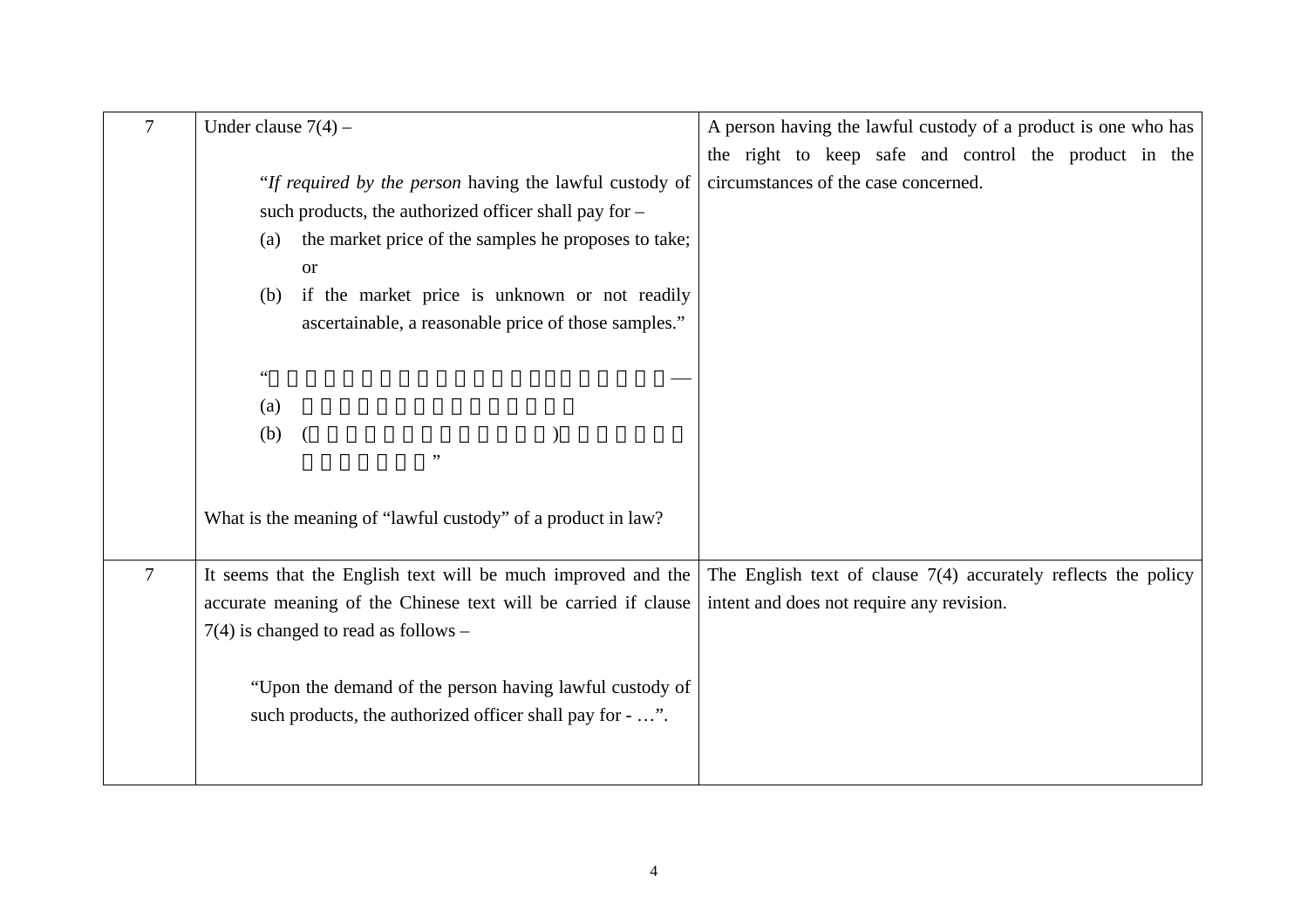| 8 | Clause 8 provides for the power of entry and search by an           | As entry and search is more intrusive in the case of domestic                                                              |
|---|---------------------------------------------------------------------|----------------------------------------------------------------------------------------------------------------------------|
|   | authorized officer.                                                 | premises than non-domestic premises, except with the consent of                                                            |
|   |                                                                     | the occupier or person in charge concerned, an authorized officer                                                          |
|   | Clause $8(2)$ provides that except with the consent of the occupier | should only enter and search domestic premises with the                                                                    |
|   | or person in charge of any domestic premises, an authorized         | authorization of a warrant issued by a magistrate.                                                                         |
|   | officer shall not enter or search those premises without a warrant  |                                                                                                                            |
|   | issued by a magistrate. Why is the power of entry and search        |                                                                                                                            |
|   | of premises other than domestic premises is not subject to the      |                                                                                                                            |
|   | judicial scrutiny of a search warrant?                              |                                                                                                                            |
|   |                                                                     |                                                                                                                            |
| 8 | Under clause $8(8)$ , "domestic premises" means any premises that   | For multi-purpose premises, only the parts that are constructed                                                            |
|   | are constructed or intended to be used for habitation. Please       | or intended to be used for habitation will be treated as domestic                                                          |
|   | advise whether premises which are used partly for domestic          | premises.                                                                                                                  |
|   | purpose and partly for non-domestic purpose will be treated as      |                                                                                                                            |
|   | "domestic premises".                                                |                                                                                                                            |
|   |                                                                     |                                                                                                                            |
| 8 | Please also explain the reason why the physical construction or     | If the need for search warrant is determined by the actual use of                                                          |
|   | the intended use but not the actual use of the premises             | the premises, it will create enforcement difficulties because                                                              |
|   | determines whether a search warrant is required for the exercise    | authorized officers may not be able to confirm in advance                                                                  |
|   | of the power of entry and search.                                   | whether premises that are not constructed to be used for                                                                   |
|   |                                                                     | habitation have actually been misused as domestic premises.                                                                |
|   |                                                                     |                                                                                                                            |
| 9 | The offence under clause $9(1)$ is for producing any false,         | Some elements of the defences in clauses $9(2)$ and $(4)$ are                                                              |
|   |                                                                     | incorrect or misleading record, document or information. It is a different because they should correspond to the different |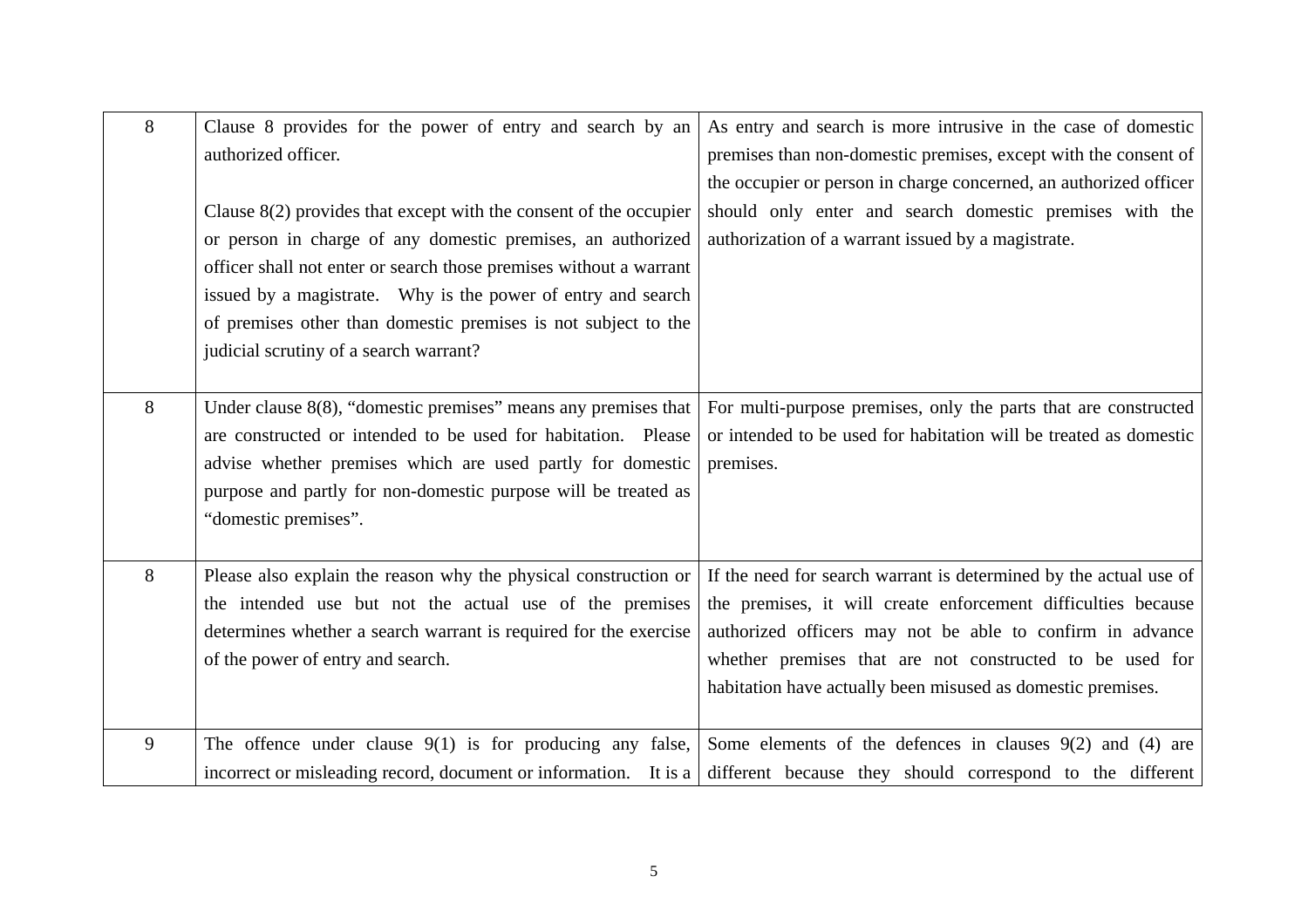|    | defence that the accused person - (a) did not know and had no                                                                                                                                                                                                                                                                                              | ingredients of offences in clauses $9(1)$ and (3) respectively.                                                                                                                                                                                                                                                                                                                                                                     |
|----|------------------------------------------------------------------------------------------------------------------------------------------------------------------------------------------------------------------------------------------------------------------------------------------------------------------------------------------------------------|-------------------------------------------------------------------------------------------------------------------------------------------------------------------------------------------------------------------------------------------------------------------------------------------------------------------------------------------------------------------------------------------------------------------------------------|
|    | reason to believe the record, document or information to be                                                                                                                                                                                                                                                                                                |                                                                                                                                                                                                                                                                                                                                                                                                                                     |
|    | false, incorrect or misleading; or (b) he exercised due diligence                                                                                                                                                                                                                                                                                          |                                                                                                                                                                                                                                                                                                                                                                                                                                     |
|    | to avoid the commission of the offence (clause $9(2)$ ).                                                                                                                                                                                                                                                                                                   |                                                                                                                                                                                                                                                                                                                                                                                                                                     |
|    | The other offence under clause $9(3)$ is for omission of any<br>material particular from any record, document or information.<br>It is a defence that the accused person did not know and could<br>not with due diligence have ascertained the material particular<br>(clause $9(4)$ ).<br>Why are different defences provided in clause $9(2)$ and clause |                                                                                                                                                                                                                                                                                                                                                                                                                                     |
|    | 9(4)?                                                                                                                                                                                                                                                                                                                                                      |                                                                                                                                                                                                                                                                                                                                                                                                                                     |
| 9  | What is meant by "ascertained the material particular" and in<br>what way it prevents or avoids an omission of the material<br>particular?                                                                                                                                                                                                                 | To ascertain the material particular is to find out the particular<br>with certainty. Clause $9(4)$ provides that it is a defence for a<br>person charged with the offence of omission to prove that he did<br>not know and could not with due diligence have ascertained the<br>material particular. The person is not required to prove that by<br>ascertaining the material particular, he could have prevented the<br>omission. |
| 10 | A person wilfully "obstructs or delays" an authorized officer in                                                                                                                                                                                                                                                                                           | The reference to "delay" is included to avoid unnecessary                                                                                                                                                                                                                                                                                                                                                                           |
|    | the performance of any of his functions under the Bill commits                                                                                                                                                                                                                                                                                             | arguments on whether "obstructing" also includes delay through                                                                                                                                                                                                                                                                                                                                                                      |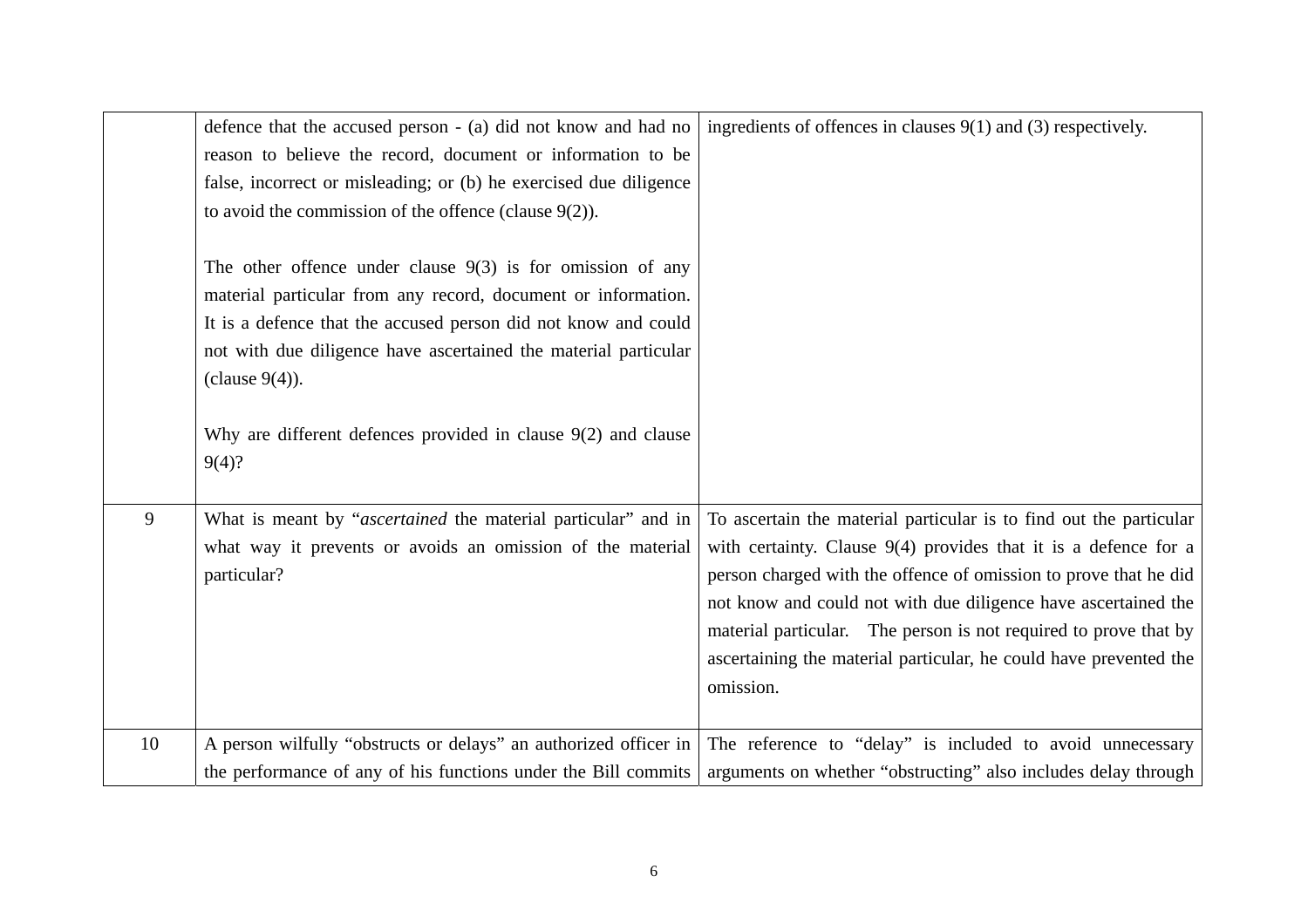|    | an offence (clause $10(a)$ ). The dictionary meaning of the verb   | inaction (as opposed to "acts" intending to delay). There are    |
|----|--------------------------------------------------------------------|------------------------------------------------------------------|
|    | "obstruct" includes an act to "retard the passage or progress of;  | many Ordinances containing offence provisions that refer to both |
|    | impede, hinder the motion of" (ref: The New Shorter Oxford         | "delay" and "obstruct", such as section 35(3) of the Pharmacy    |
|    | English Dictionary, edited by Lesley Brown, Vol. 2, 1993           | and Poisons Ordinance (Cap. 138) and section $146(3)$ of the     |
|    | edition). The case law also held that "obstructing" was not        | Chinese Medicine Ordinance (Cap. 549).                           |
|    | confined to physical obstruction and included acts intending to    |                                                                  |
|    | delay, for example, police officers from entering into premises to |                                                                  |
|    | see whether it was likely an offence would be committed or not     |                                                                  |
|    | (Hinchliffe v. Sheldon [1955] 3 All ER 406).                       |                                                                  |
|    |                                                                    |                                                                  |
|    | Please explain whether it is necessary in law to provide "delay"   |                                                                  |
|    | in addition to "obstruct" in the offence provision. Please also    |                                                                  |
|    | advise the Bills Committee the other legislation in Hong Kong      |                                                                  |
|    | where "delay" is used in addition to "obstruct" in an offence      |                                                                  |
|    | provision.                                                         |                                                                  |
|    |                                                                    |                                                                  |
| 11 | Clause 11 provides that if a body corporate commits an offence     | (a) References to "director" in clause 11 should have been       |
|    | under the Bill and the offence was committed with the consent      | " in the Chinese text. The Administration<br>rendered as "       |
|    | or connivance of, or was attributable to any neglect on the part   | will propose a committee stage amendment to revise the           |
|    | of "a director of, or a person concerned in the management of,     | Chinese text accordingly.                                        |
|    | the body corporate", the director or that person also commits the  |                                                                  |
|    | offence.                                                           | (b) Section 44(1) of the Mandatory Provident Fund Schemes        |
|    |                                                                    | Ordinance (Cap. 485) and section 21(1) of the Drug               |
|    | The word "director" in the Chinese text is rendered as "           | Dependent Persons Treatment and Rehabilitation Centres           |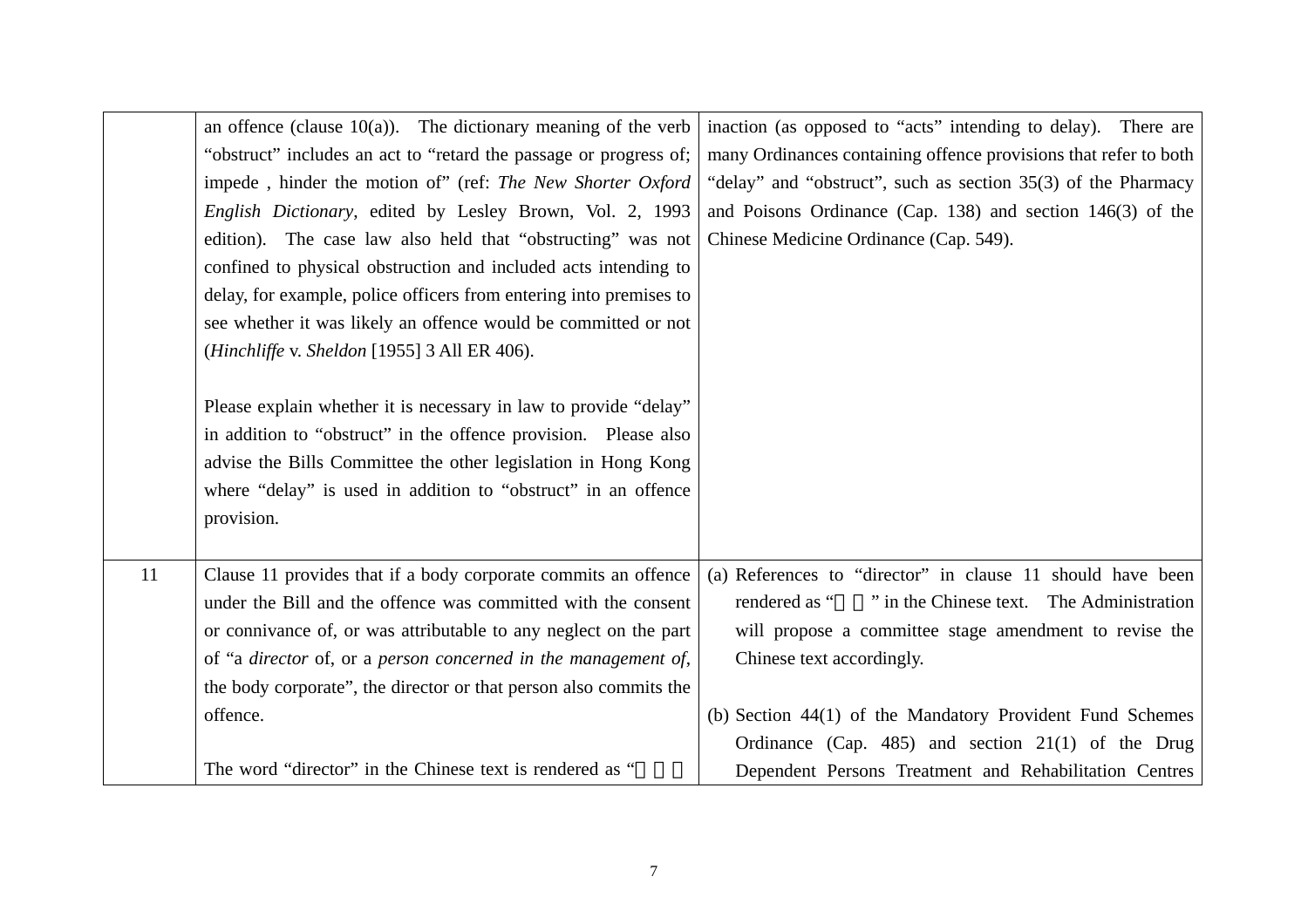|    | " and the "person concerned in the management of, the body                                                                                                                                                                                                                                                  | (Licensing) Ordinance (Cap. 566) are examples of other             |
|----|-------------------------------------------------------------------------------------------------------------------------------------------------------------------------------------------------------------------------------------------------------------------------------------------------------------|--------------------------------------------------------------------|
|    | corporate" is rendered as "<br>$\overline{\phantom{a}}$ . It                                                                                                                                                                                                                                                | legislative provisions where "a person concerned in the            |
|    | seems that a "director" of a body corporate in various laws of                                                                                                                                                                                                                                              | management of a body corporate" may be criminally liable           |
|    | Hong Kong refers to a director under the Companies Ordinance                                                                                                                                                                                                                                                | for an offence committed by the body corporate.                    |
|    | (Cap. 32) and not just any high ranking officer of a body                                                                                                                                                                                                                                                   |                                                                    |
|    | corporate. Please clarify $-$                                                                                                                                                                                                                                                                               |                                                                    |
|    | the exact persons to be covered by this offence<br>(a)<br>provision;<br>examples of other legislative provisions where "a<br>(b)<br>person concerned in the management of a body<br>corporate" is also criminally liable for an offence<br>committed by the body corporate.                                 |                                                                    |
| 13 | Clause 13 provides that an aggrieved person may appeal against                                                                                                                                                                                                                                              | Clause $13(2)$ covers all the decisions of a public officer in the |
|    | the decision of a public officer in relation to 4 specified                                                                                                                                                                                                                                                 | determination of a person's civil rights and obligations under the |
|    | $matters -$                                                                                                                                                                                                                                                                                                 | Bill.                                                              |
|    | rejection of an application for registration or<br>(a)<br>deregistration in respect of a retail outlet;<br>(b) rejection of an application for exemption of part of<br>the area of a registered retail outlet;<br>an assessment notice under section 25<br>(c)<br>(a<br>replacement assessment notice); and |                                                                    |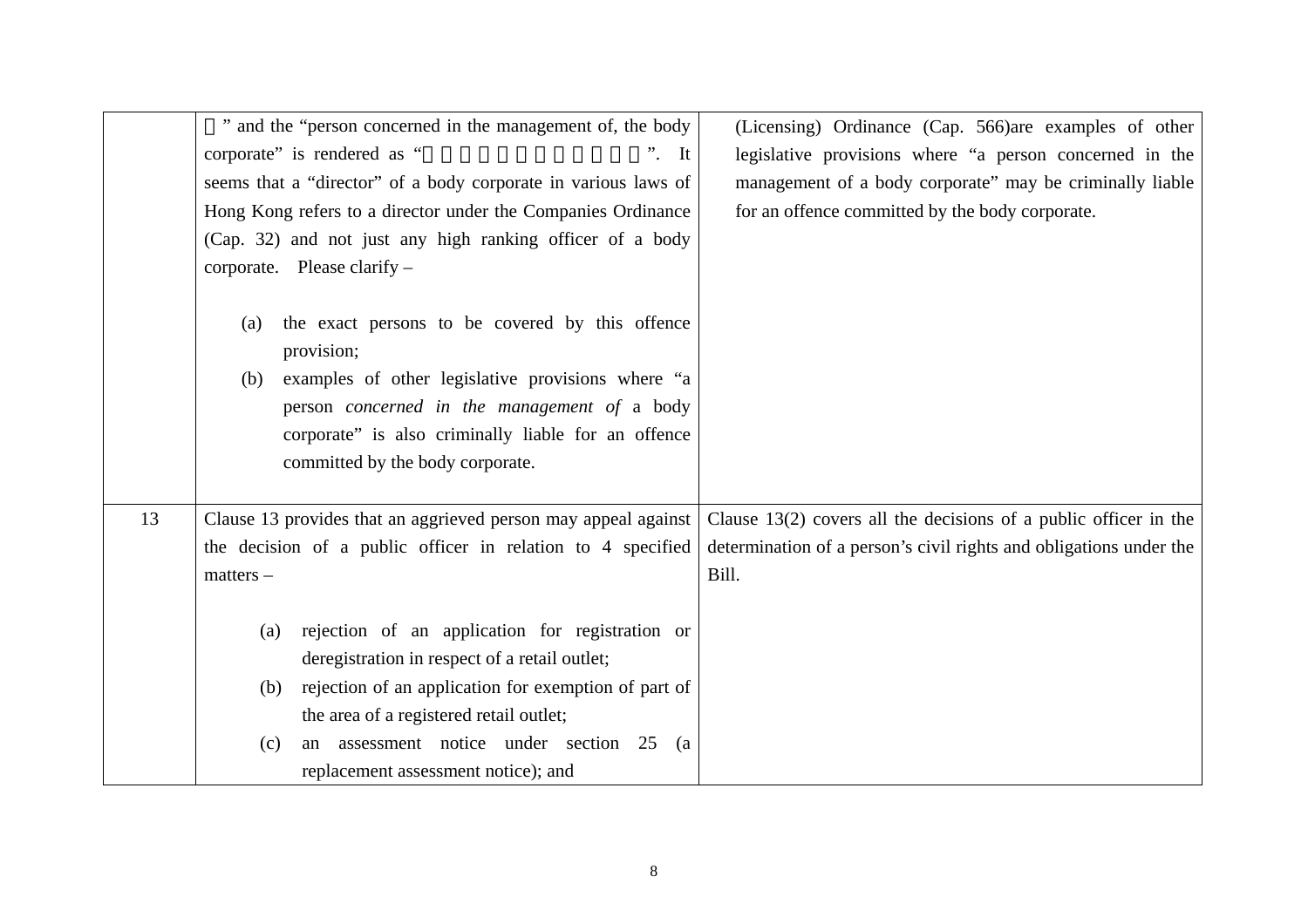|    | any matter that is $-$<br>(d)<br>provided by a regulation made under the Bill;<br>(i)<br>and<br>specified in the regulation as a matter on<br>(ii)<br>which an appeal may be made (clause $13(2)$ ).                                                                                                                      |                                                                                                                                                                                                                                                                      |
|----|---------------------------------------------------------------------------------------------------------------------------------------------------------------------------------------------------------------------------------------------------------------------------------------------------------------------------|----------------------------------------------------------------------------------------------------------------------------------------------------------------------------------------------------------------------------------------------------------------------|
|    | As a matter of drafting, does clause $13(2)$ cover all decisions<br>made by the public officer in the exercise of his functions under<br>the Bill?                                                                                                                                                                        |                                                                                                                                                                                                                                                                      |
| 13 | If there is a decision of a public officer which falls outside the 4<br>matters specified for appeal under clause 13, what will be legal<br>remedy available to the aggrieved person?                                                                                                                                     | An aggrieved person may seek public law remedies through an<br>application for judicial review.                                                                                                                                                                      |
| 14 | The Chairman, the Deputy Chairman and a panel member of the<br>Appeal Board shall be appointed for a term of not more than 3<br>years but may be reappointed (clause $14(5)$ ).<br>Does the<br>Administration intend to follow the convention that appointment<br>of a person to public service of not more that 6 years? | The Administration intends to follow the convention that<br>appointment of a person to public service should generally not<br>be more than 6 years.                                                                                                                  |
| 14 | Will the Administration make an express provision similar to<br>section 10 of the Construction Industry Council Ordinance (Cap.<br>587) which provides as follows -                                                                                                                                                       | While the Administration intends to follow the convention, there<br>might be circumstances where some flexibilities are needed.<br>For instance, when a hearing of an appeal case lasts longer than<br>expected, the appointment of a member may need to be extended |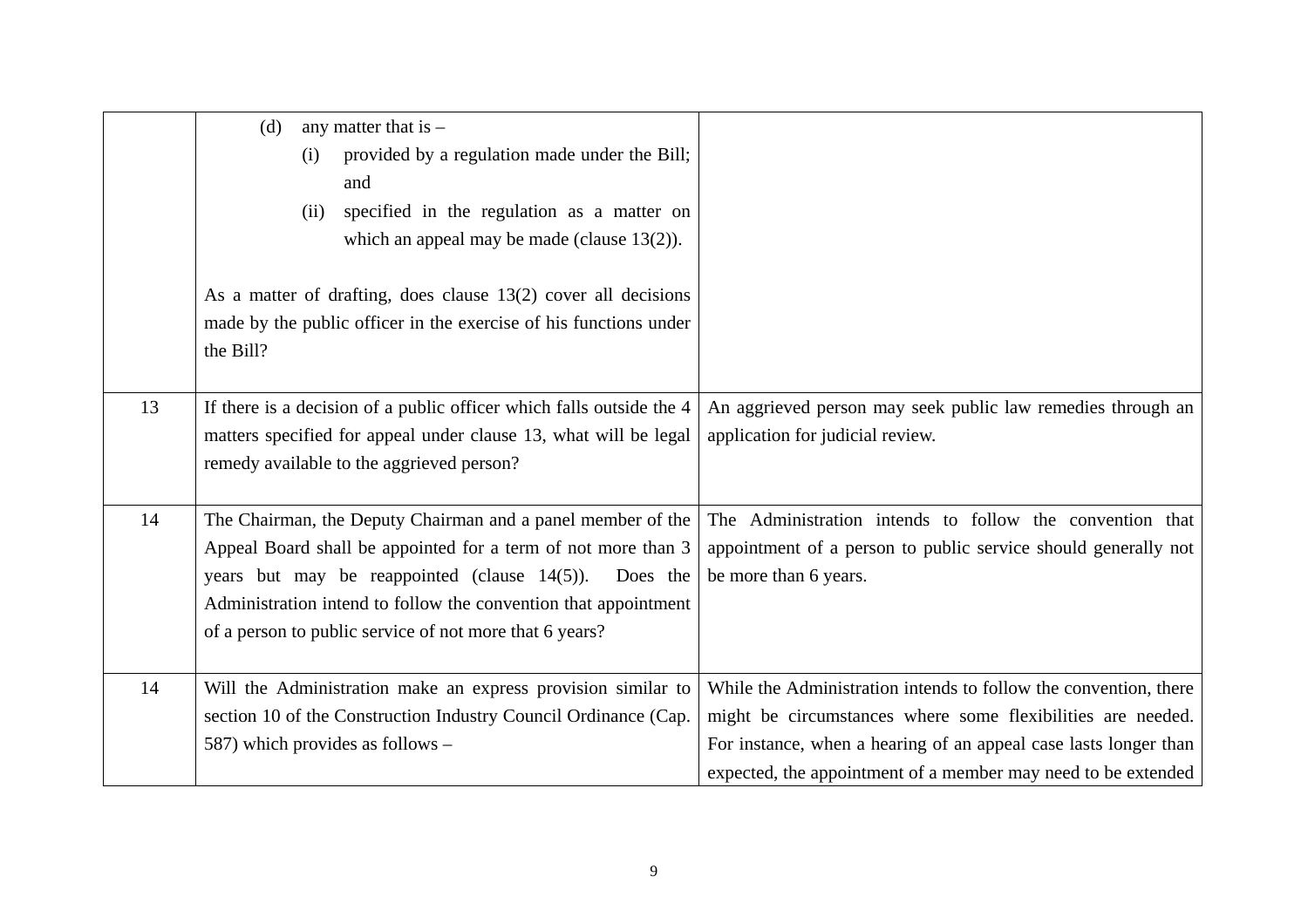|    | "An appointed member is eligible for reappointment on the          | for a short period beyond 6 years to complete the hearing of the    |
|----|--------------------------------------------------------------------|---------------------------------------------------------------------|
|    | expiry of his term of office, but he may not serve as such a       | appeal case.                                                        |
|    | member continuously for more than 6 years."                        |                                                                     |
|    |                                                                    |                                                                     |
| 14 | The jurisdiction of the Appeal Board on an appeal shall be         | (a) If the Chairman, the Deputy Chairman who is not involved        |
|    | exercised by the Chairman and such number of panel members         | in a particular appeal, or both of them resign after the hearing of |
|    | as the Chairman may appoint for the appeal (clause $15(1)$ ).      | an appeal has commenced, the Chief Executive shall appoint          |
|    | The Chairman, the Deputy Chairman and any panel member             | another Chairman, Deputy Chairman, or both (as the case may         |
|    | may at any time resign his office and the hearing of an appeal     | be) under clause $14(2)$ and $(4)$ .                                |
|    | may be continued notwithstanding any change in the                 |                                                                     |
|    | membership of the Appeal Board as if the change had not            | (b) The Chairman may determine the procedure according to           |
|    | occurred. Unless the parties to the appeal consent, a person       | clause $15(8)$ .                                                    |
|    | may not be appointed as a member of the Appeal Board before        |                                                                     |
|    | which the hearing of an appeal has been commenced (clause          | (c) According to clause $16(6)$ , any additional panel member may   |
|    | $16(4)$ , $16(5)$ and $16(6)$ ). What will happen in the following | not be appointed as a member of the Appeal Board before which       |
|    | situations $-$                                                     | the hearing of an appeal has been commenced without the             |
|    |                                                                    | consent of the parties.                                             |
|    | The Chairman, the Deputy Chairman who is not<br>(a)                |                                                                     |
|    | involved in a particular appeal, or both of them                   |                                                                     |
|    | resign after the hearing of an appeal has                          |                                                                     |
|    | commenced;                                                         |                                                                     |
|    | Who is to determine whether or not the appeal may<br>(b)           |                                                                     |
|    | continue;                                                          |                                                                     |
|    | Consent of the parties cannot be obtained for the<br>(c)           |                                                                     |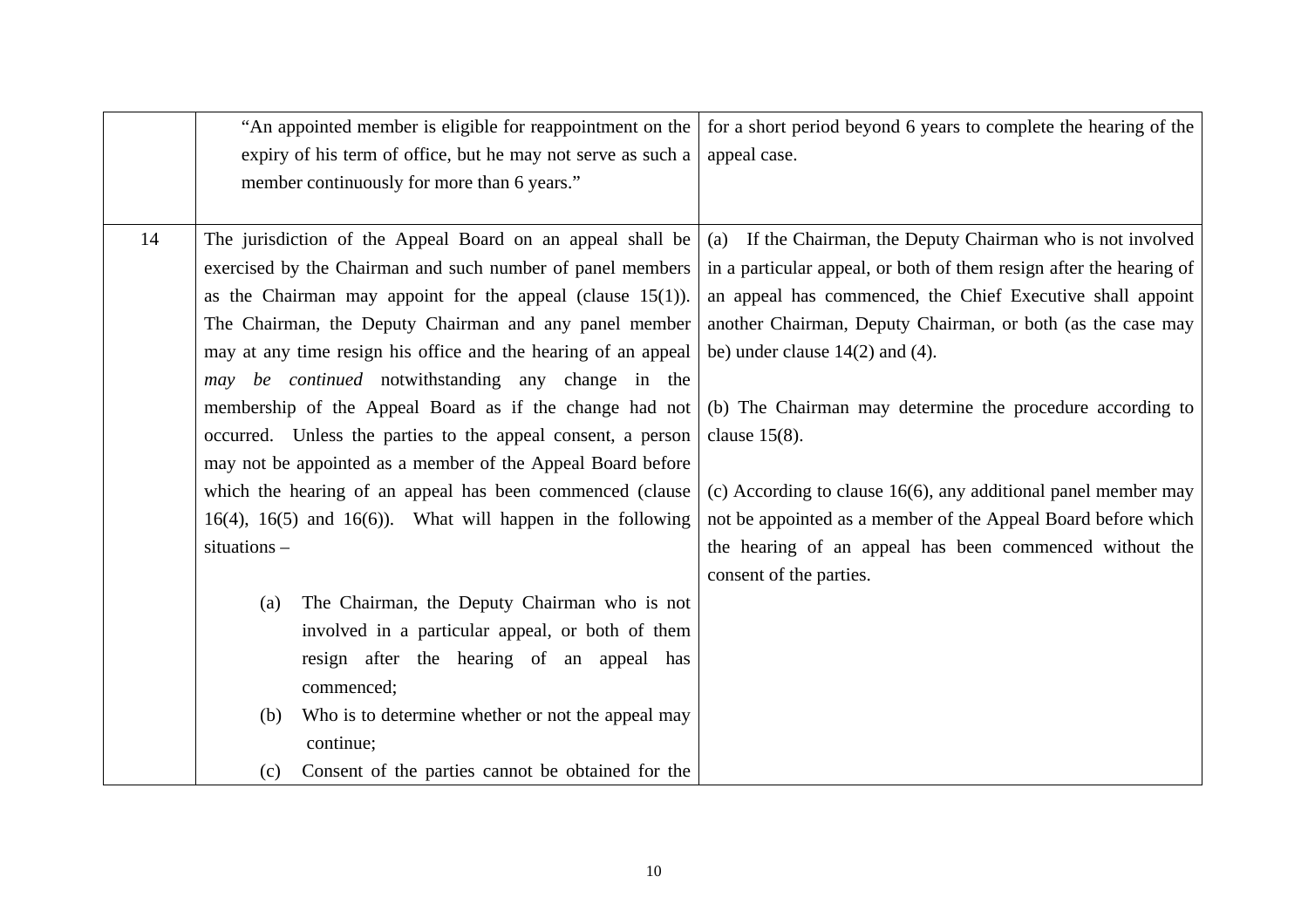|        | appointment of an additional panel member.                                                                                                                                                                                                                                                                                                                                                                                                                                                                                                                                                                                                                                                      |                                                                                                                                                                                                                                                                                                                                                                                                                                                                                                                                                                                    |
|--------|-------------------------------------------------------------------------------------------------------------------------------------------------------------------------------------------------------------------------------------------------------------------------------------------------------------------------------------------------------------------------------------------------------------------------------------------------------------------------------------------------------------------------------------------------------------------------------------------------------------------------------------------------------------------------------------------------|------------------------------------------------------------------------------------------------------------------------------------------------------------------------------------------------------------------------------------------------------------------------------------------------------------------------------------------------------------------------------------------------------------------------------------------------------------------------------------------------------------------------------------------------------------------------------------|
| Part 3 |                                                                                                                                                                                                                                                                                                                                                                                                                                                                                                                                                                                                                                                                                                 |                                                                                                                                                                                                                                                                                                                                                                                                                                                                                                                                                                                    |
| 17     | "Levy" as provided in Part 3 of the Bill by definition "means a<br>levy mentioned in section $18(3)$ " (clause $17(1)$ ). Clause 2<br>which sets out the purposes of the Bill provides the statutory<br>power to impose an "environmental levy" to discourage the use<br>of certain products (clause $(2)(d)$ ). Is the "levy" defined in<br>clause $17(1)$ same as<br>the "environmental levy" provided in<br>clause $2(2)(d)$ ? If so, should there be consistency in the<br>references?                                                                                                                                                                                                      | Clause 2 is a purpose clause and is not the operative provision<br>that actually imposes the levy on plastic shopping bags. The<br>term "environmental levy" is used in clause $2(2)(d)$ to explain<br>that the nature of levies that may be introduced as possible<br>measures under the Bill should all be environment-related so as<br>to help statute readers to understand the overall objectives of the<br>Bill. It is not necessary for the operative provisions in Part 3 to<br>use "environmental levy" as a defined term to impose the levy<br>on plastic shopping bags. |
| 19     | A retailer who falls within the definition of a "prescribed"<br>retailer" and his retail outlet falls within the definition of a<br>"qualified retail outlet" in Schedule 4 may apply to the Director<br>of Environmental Protection to become a "registered retailer" in<br>respect of a "qualified retail outlet" (clause $19(3)$ ).<br>$\mathbf{A}$<br>prescribed retailer shall ensure that no plastic shopping bag is<br>provided directly or indirectly to a customer from a qualified<br>retail outlet of that retailer unless the outlet is a registered retail<br>outlet (clause 19(4)). A prescribed retailer who contravenes<br>clause $19(4)$ commits an offence (clause $19(5)$ ). | There is no need for a prescribed retailer to apply for registration<br>if its qualified retail outlets do not provide plastic shopping bags<br>that are regulated under the Bill.                                                                                                                                                                                                                                                                                                                                                                                                 |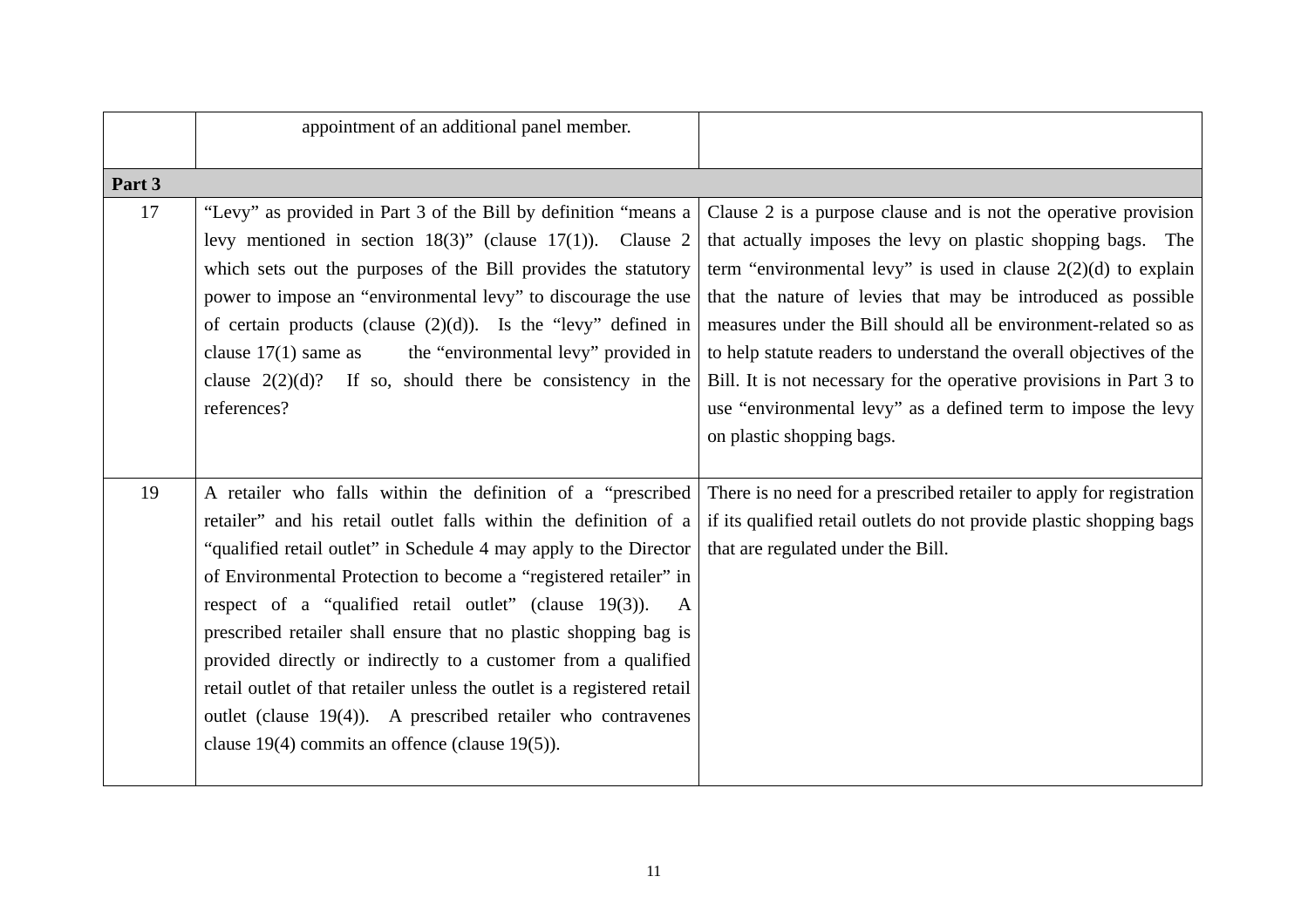|    | Is it mandatory for a prescribed retailer to register as a registered<br>retailer if he does not provide plastic shopping bags to his<br>customer?                                                                                                                                                                                                                                                                                                                  |                                                                                                                                                                                                                                                                                                                                                                                                   |
|----|---------------------------------------------------------------------------------------------------------------------------------------------------------------------------------------------------------------------------------------------------------------------------------------------------------------------------------------------------------------------------------------------------------------------------------------------------------------------|---------------------------------------------------------------------------------------------------------------------------------------------------------------------------------------------------------------------------------------------------------------------------------------------------------------------------------------------------------------------------------------------------|
| 19 | Will there be a contravention of clause 19(4) if a prescribed<br>retailer does not provide plastic shopping bags to his customers<br>but sells plastic bags to his customers?                                                                                                                                                                                                                                                                                       | A prescribed retailer's qualified retail outlet that is not registered<br>may not provide a plastic shopping bag to a customer, whether<br>free of charge or as a chargeable item, unless the bag is<br>exempted under Schedule 2, say, because it is sold at a price of<br>\$5 or more.                                                                                                          |
| 19 | Clause $17(6)$ provides that a registered retailer may apply for<br>deregistration in respect of a retail outlet on only 2 grounds, i.e.<br>if the retailer ceases to carry on a retail business in that outlet or<br>that outlet is no longer a qualified outlet.<br>Has the<br>Administration considered other possible grounds on which a<br>retailer may apply for deregistration, e.g. the retailer intends to<br>cease to provide plastic bags in the outlet. | The Administration welcomes suggestions on other possible<br>grounds on which a registered retailer may apply for<br>deregistration, eg. if the retailer no longer provides plastic<br>shopping bags from its retail outlets. The Administration may<br>propose committee stage amendments to make further provisions<br>in this respect after considering details of the suggestions further.    |
| 22 | The levy set out in Schedule $3(50¢$ per plastic shopping bag) is<br>payable by a registered retailer to the Government for each<br>plastic shopping bag that he provides to a customer (clause<br>$18(3)$ ). It seems that the primary duty of payment of the levy<br>rests on the registered retailers.                                                                                                                                                           | The Administration does not consider that there is any basis on<br>which a registered retailer may "charge" another party for plastic<br>shopping bags that are provided by the retailer to its customers.<br>If Members consider that further elaboration of the requirement<br>in clause $22(1)$ is desirable, the Administration may propose a<br>committee stage amendment for clarification. |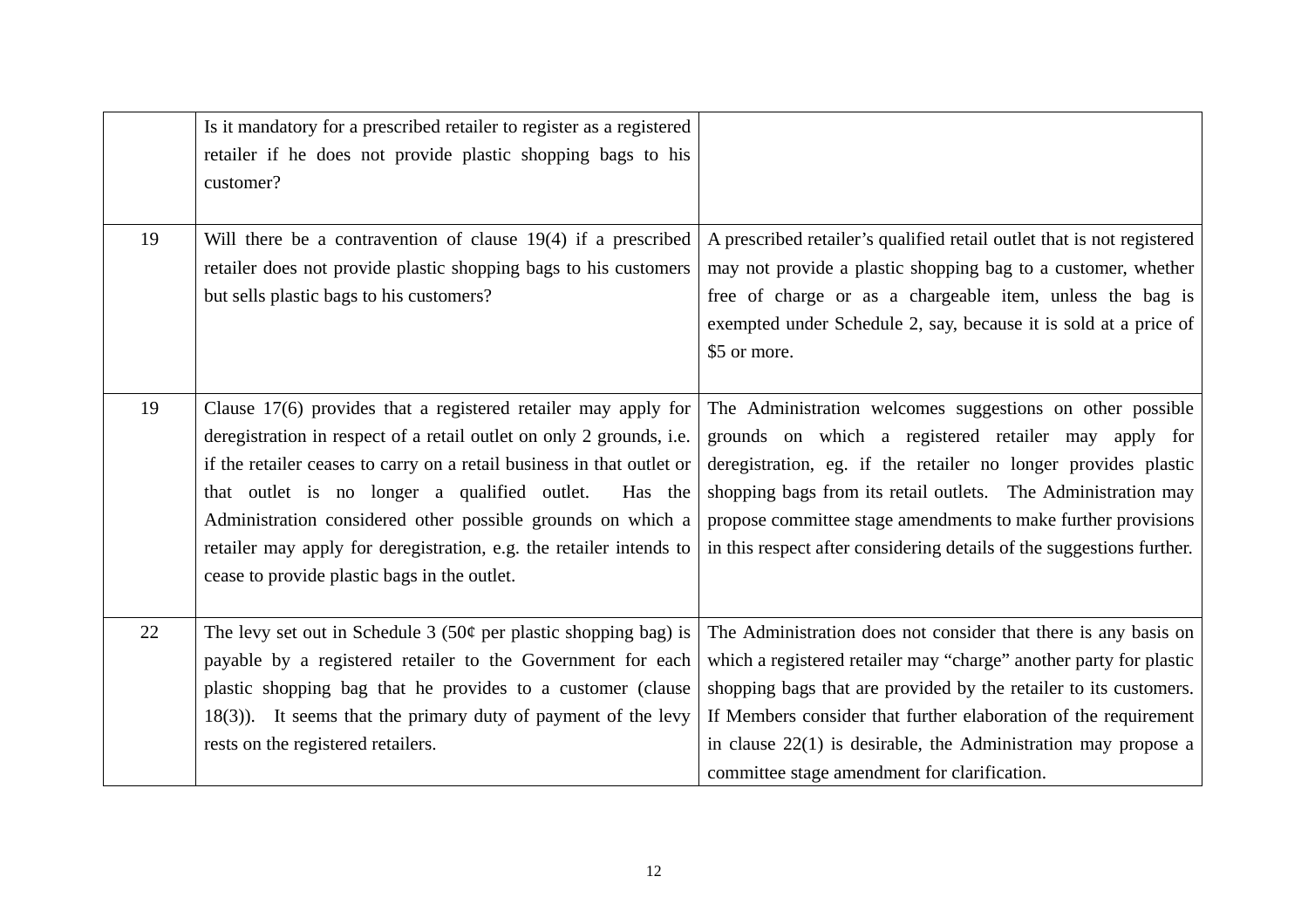|    | Clause 22(1) provides that "a registered retailer shall charge an<br>amount of not less than the levy for each plastic shopping bag<br>provided directly or indirectly to a customer". Please clarify<br>whether a registered retailer may "charge" an amount on a<br>person other than his customers (e.g. a plastic shopping bag<br>manufacturer) for providing plastic shopping bags to the<br>customers? |                                                                                                                                                                                                                                                                                                                                                                                              |
|----|--------------------------------------------------------------------------------------------------------------------------------------------------------------------------------------------------------------------------------------------------------------------------------------------------------------------------------------------------------------------------------------------------------------|----------------------------------------------------------------------------------------------------------------------------------------------------------------------------------------------------------------------------------------------------------------------------------------------------------------------------------------------------------------------------------------------|
| 22 | Clause 22(5) provides that "a registered retailer shall ensure that<br>no rebate or discount is offered to any customer with the effect<br>of directly or indirectly offsetting the amount charged under<br>subsection (1)". If, however, the registered retailer does not<br>"charge" anything on the customer at all, does the question of<br>"rebate or discount" come into play?                         | The Administration does not consider that there is any basis on<br>which a registered retailer may "charge" another party for plastic<br>shopping bags that are provided by the retailer to its customers.<br>In other words, a registered retailer has to charge its customers in<br>accordance with clause $22(1)$ . It follows that a registered<br>retailer has to observe clause 22(5). |
| 22 | In law, will the prescribed levy regarded as a consideration for<br>the purpose of sale and purchase of the plastic shopping bag?<br>Does the law of sale of goods (e.g. Sale of Goods Ordinance<br>(Cap. 26)) apply in the provision of plastic shopping bags?                                                                                                                                              | Since a plastic shopping bag will be provided by a registered<br>retailer to a customer at a money price not less than the amount<br>required under clause $22(1)$ , the law as to the sale of goods will<br>apply to the provision of the plastic shopping bag as a<br>chargeable item.                                                                                                     |
| 22 | If a registered retailer charges a customer for an amount higher<br>than the prescribed levy of $50¢$ (e.g. $80¢$ ), will the difference<br>(i.e. $30¢$ ) be regarded as a consideration in law for the purpose                                                                                                                                                                                              | The whole amount charged by a registered retailer for each<br>plastic shopping bag will constitute consideration for the<br>provision of the bag. Clause $22(1)$ imposes a legal requirement                                                                                                                                                                                                 |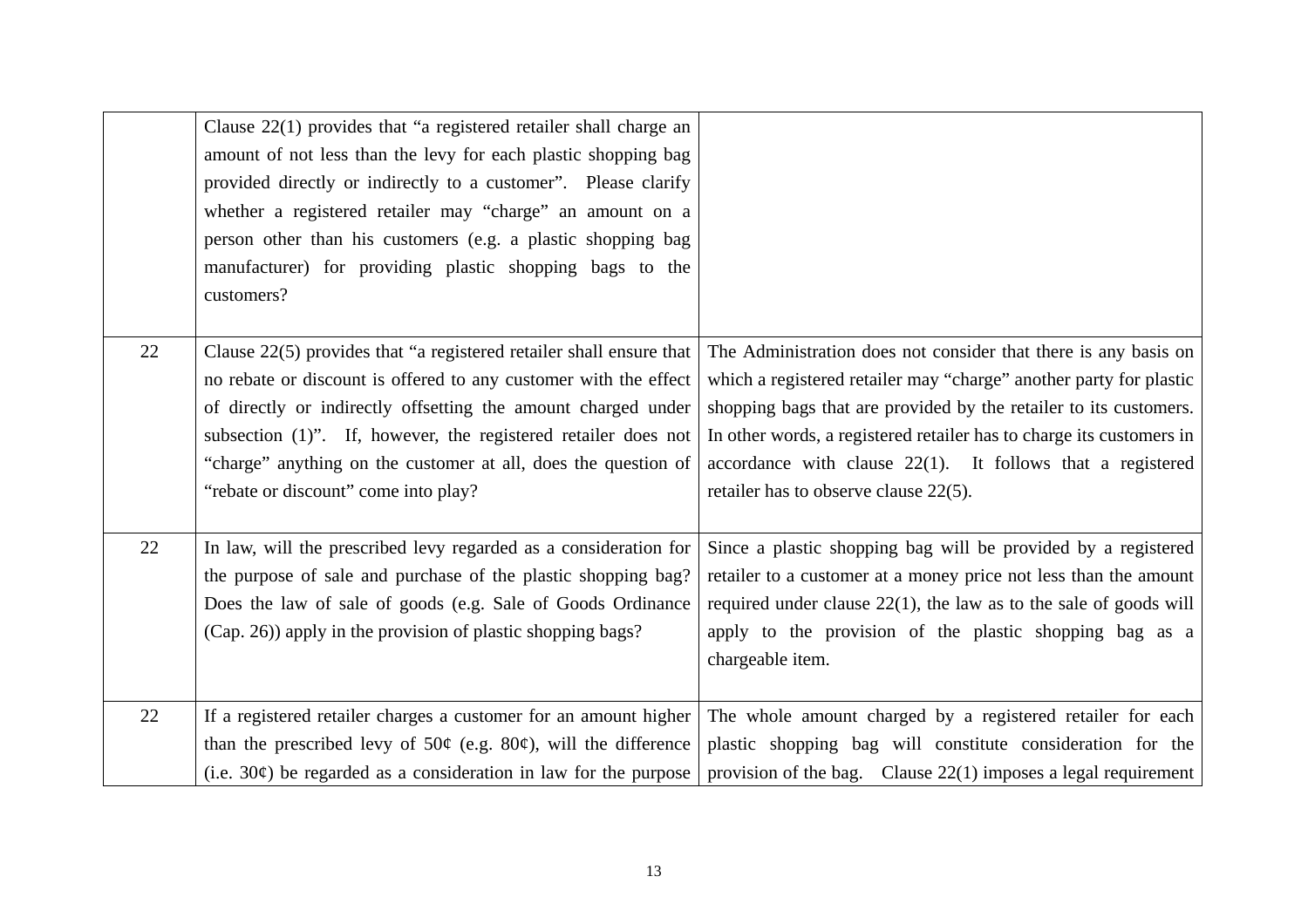|         | of sale and purchase of the plastic shopping bag?                                                                                                                                                                                                                                                                                                                                                                                                                                                                                                                                                        | for the registered retailer to charge an amount at a level not less<br>than the prescribed levy. It does not impose a legal requirement<br>on the customer to pay any levy to the Government. The<br>registered retailer instead of the customer should be liable for<br>payment of the prescribed levy to the Government under clause<br>23. |
|---------|----------------------------------------------------------------------------------------------------------------------------------------------------------------------------------------------------------------------------------------------------------------------------------------------------------------------------------------------------------------------------------------------------------------------------------------------------------------------------------------------------------------------------------------------------------------------------------------------------------|-----------------------------------------------------------------------------------------------------------------------------------------------------------------------------------------------------------------------------------------------------------------------------------------------------------------------------------------------|
| 24 & 25 | A registered retailer shall ensure that records and documents<br>relating to each submitted return are kept for not less than 5<br>years (clause $24(1)$ ). The Director may at any time replace an<br>assessment notice with another assessment notice ("replacement<br>assessment notice") if he reasonably believes that any amount of<br>levies stated in a return in respect of a period is false, incorrect<br>or misleading (clauses $25(1)$ and (2)).                                                                                                                                            | The Administration accepts the suggestion to set a time limit for<br>the Director to exercise his power to issue a replacement<br>assessment notice under clause 25(2). The Administration will<br>propose a committee stage amendment in this regard.                                                                                        |
|         | You may be aware that similar requirements are imposed under<br>the Inland Revenue Ordinance (Cap. 112). Under IRO, an<br>assessor may issue additional tax assessments within the year of<br>assessment or within 6 years after the expiration thereof (section<br>60). A person carrying on a trade, profession or business in<br>Hong Kong (thus subject to the relevant profits tax provisions) is<br>required to retain records of their income and expenditure for a<br>period of not less than 7 years after the completion of the<br>transactions to which they relate (section 51C).<br>Similar |                                                                                                                                                                                                                                                                                                                                               |